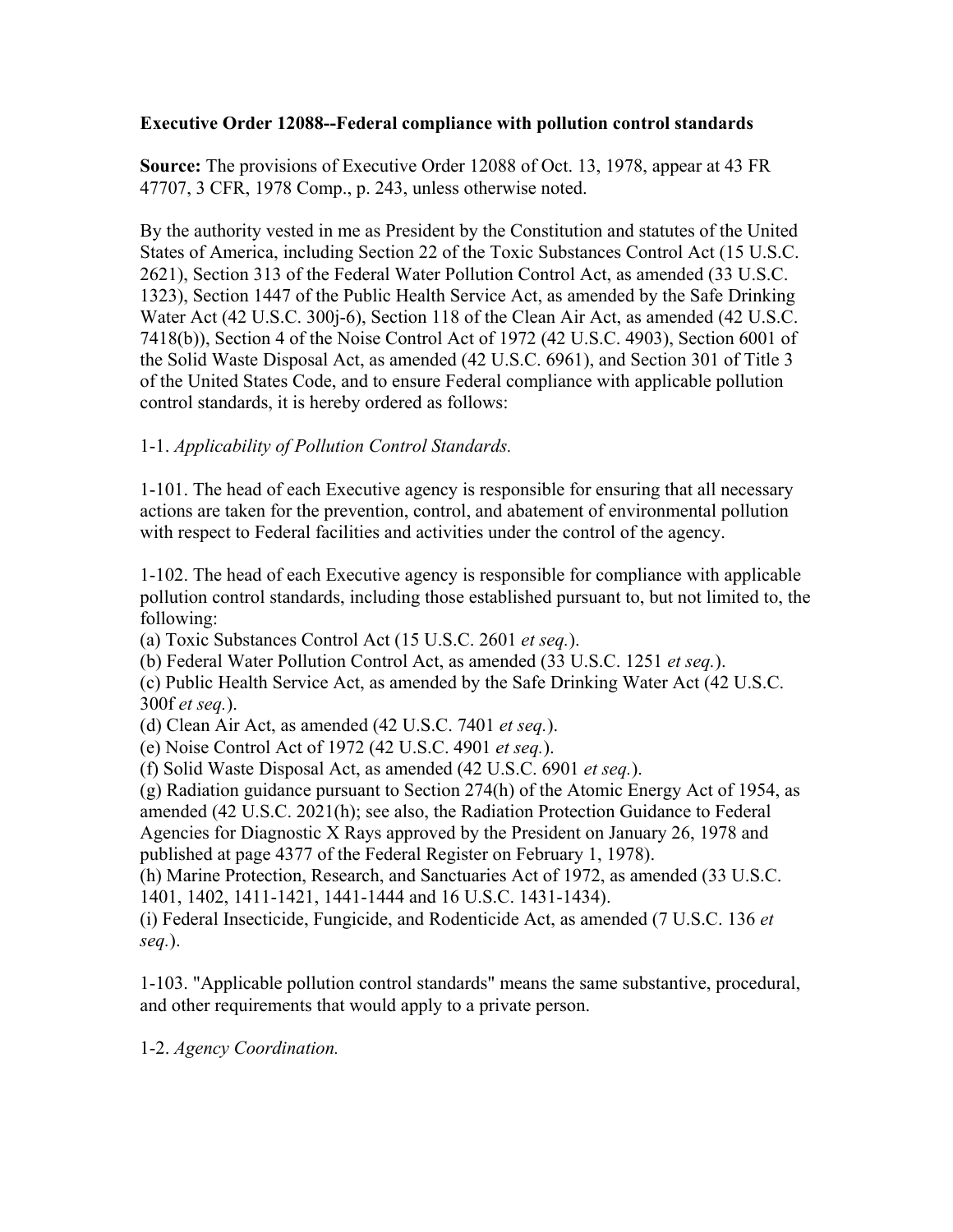1-201. Each Executive agency shall cooperate with the Administrator of the Environmental Protection Agency, hereinafter referred to as the Administrator, and State, interstate, and local agencies in the prevention, control, and abatement of environmental pollution.

1-202. Each Executive agency shall consult with the Administrator and with State, interstate, and local agencies concerning the best techniques and methods available for the prevention, control, and abatement of environmental pollution.

# 1-3. *Technical Advice and Oversight.*

1-301. The Administrator shall provide technical advice and assistance to Executive agencies in order to ensure their cost effective and timely compliance with applicable pollution control standards.

1-302. The Administrator shall conduct such reviews and inspections as may be necessary to monitor compliance with applicable pollution control standards by Federal facilities and activities.

### 1-4. *Pollution Control Plan.*

1-401. Each Executive agency shall submit to the Director of the Office of Management and Budget, through the Administrator, an annual plan for the control of environmental pollution. The plan shall provide for any necessary improvement in the design, construction, management, operation, and maintenance of Federal facilities and activities, and shall include annual cost estimates. The Administrator shall establish guidelines for developing such plans.

1-402. In preparing its plan, each Executive agency shall ensure that the plan provides for compliance with all applicable pollution control standards.

1-403. The plan shall be submitted in accordance with any other instructions that the Director of the Office of Management and Budget may issue.

### 1-5. *Funding.*

1-501. The head of each Executive agency shall ensure that sufficient funds for compliance with applicable pollution control standards are requested in the agency budget.

1-502. The head of each Executive agency shall ensure that funds appropriated and apportioned for the prevention, control and abatement of environmental pollution are not used for any other purpose unless permitted by law and specifically approved by the Office of Management and Budget.

### 1-6. *Compliance With Pollution Controls.*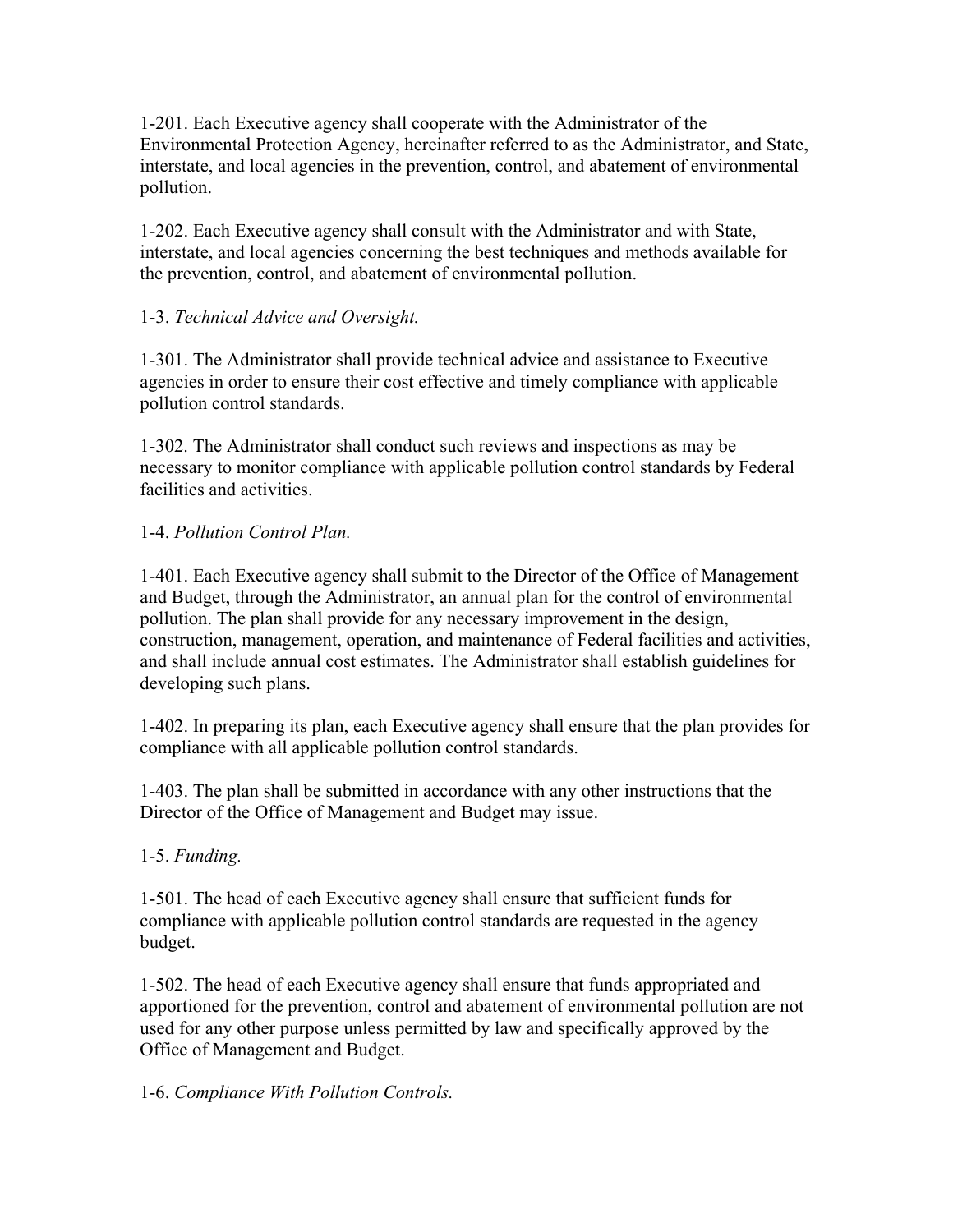1-601. Whenever the Administrator or the appropriate State, interstate, or local agency notifies an Executive agency that it is in violation of an applicable pollution control standard (see Section 1-102 of this Order), the Executive agency shall promptly consult with the notifying agency and provide for its approval a plan to achieve and maintain compliance with the applicable pollution control standard. This plan shall include an implementation schedule for coming into compliance as soon as practicable.

1-602. The Administrator shall make every effort to resolve conflicts regarding such violation between Executive agencies and, on request of any party, such conflicts between an Executive agency and a State, interstate, or a local agency. If the Administrator cannot resolve a conflict, the Administrator shall request the Director of the Office of Management and Budget to resolve the conflict.

1-603. The Director of the Office of Management and Budget shall consider unresolved conflicts at the request of the Administrator. The Director shall seek the Administrator's technological judgment and determination with regard to the applicability of statutes and regulations.

1-604. These conflict resolution procedures are in addition to, not in lieu of, other procedures, including sanctions, for the enforcement of applicable pollution control standards.

1-605. Except as expressly provided by a Presidential exemption under this Order, nothing in this Order, nor any action or inaction under this Order, shall be construed to revise or modify any applicable pollution control standard.

### 1-7. *Limitation on Exemptions.*

1-701. Exemptions from applicable pollution control standards may only be granted under statutes cited in Section 1-102(a) through 1-102(f) if the President makes the required appropriate statutory determination: that such exemption is necessary (a) in the interest of national security, or (b) in the paramount interest of the United States.

1-702. The head of an Executive agency may, from time to time, recommend to the President through the Director of the Office of Management and Budget, that an activity or facility, or uses thereof, be exempt from an applicable pollution control standard.

1-703. The Administrator shall advise the President, through the Director of the Office of Management and Budget, whether he agrees or disagrees with a recommendation for exemption and his reasons therefore.

1-704. The Director of the Office of Management and Budget must advise the President within sixty days of receipt of the Administrator's views.

1-8. *General Provisions.*